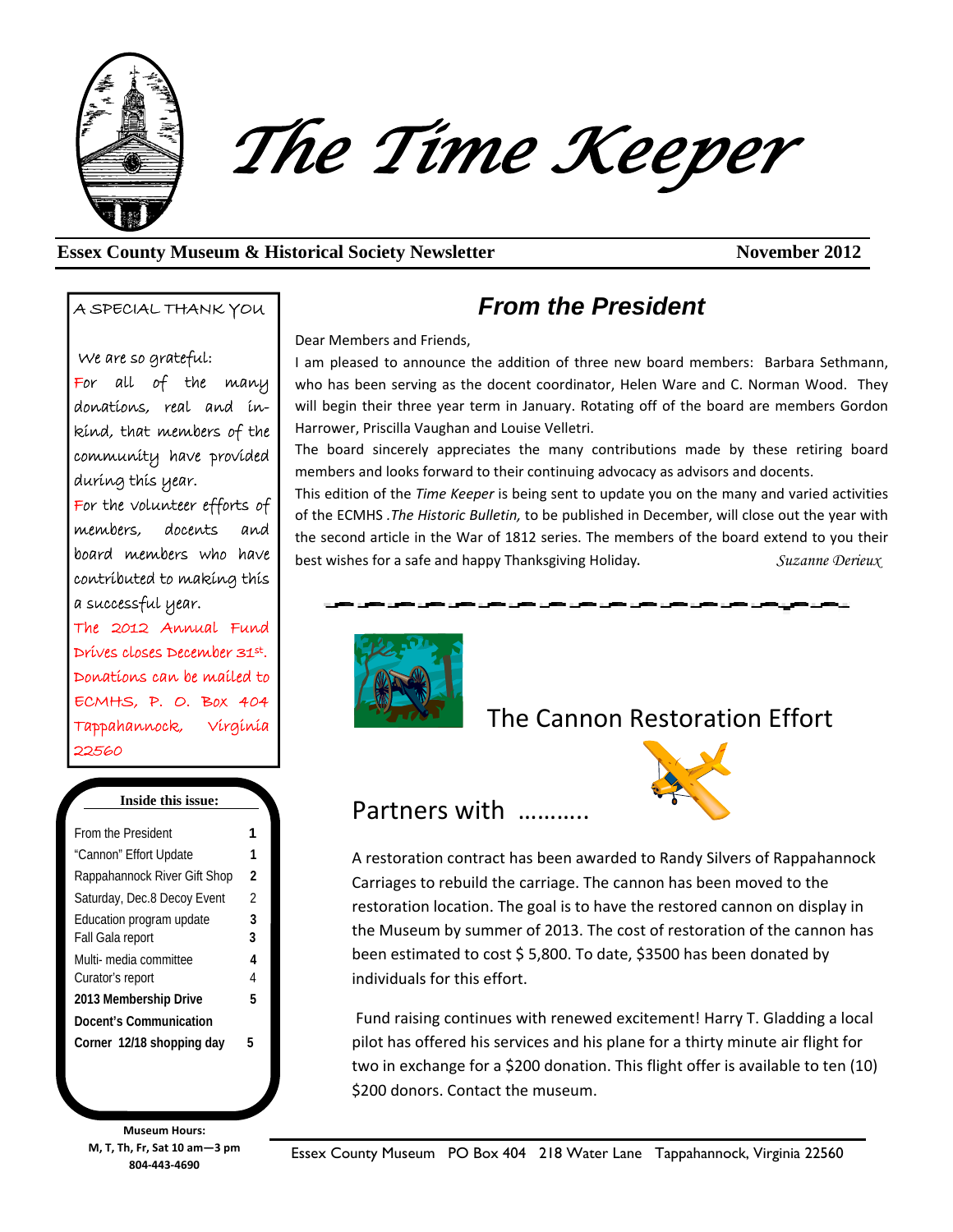### *"The Rappahannock River Gift Shop"*

The Museum Gift Shop is proud to announce and display the name "Rappahannock River Gift Shop". It has been named and dedicated in the Honor of Andrea and Dean VanArsdale. This dedication comes as a result of a generous capital campaign donation made by their parents Judy and Harold VanArsdale.

Profits from the gift shop are a major component of the operations budget. Please shop regularly and by doing so demonstrate your support of the ECMHS and Essex County's History Museum.

#### **Reasons for shopping at the gift shop include:**

- The best selection of locally published history books as well as a wide selection of quality non-fiction and fiction books.
- Great sale items to include children's books, historic toys and local pottery; up to 50% off!
- Other unique gift selections: Salisbury pewter, quality hand woven baskets, hand carved walking sticks, cards, note cards and local honey.
- A 10% members discount every day.
- An additional 10% discount for our docents on docents shopping day (third Tuesday of each month).
- Several times a year the Gift Shop hosts local authors and demonstrations with a wine and cheese event, free of charge to all.



### **Larry Sisson to Identify and Appraise your Decoys Saturday, Dec. 8th**

Museum Holiday open house will be held on Saturday December 8<sup>th</sup>, from ten until four o'clock. Refreshments will be served. Larry Sisson, local decoy collector and specialist will be available to identify and appraise old decoys in return for a donation to benefit the Museum and Historical Society. A minimum of \$10.00 is suggested.

Well known local carver John D. Krom of Laneview, will also be available to share stories of his early carving days. On loan from Larry Sisson is an extensive collection of carvings by Mr. Krom.

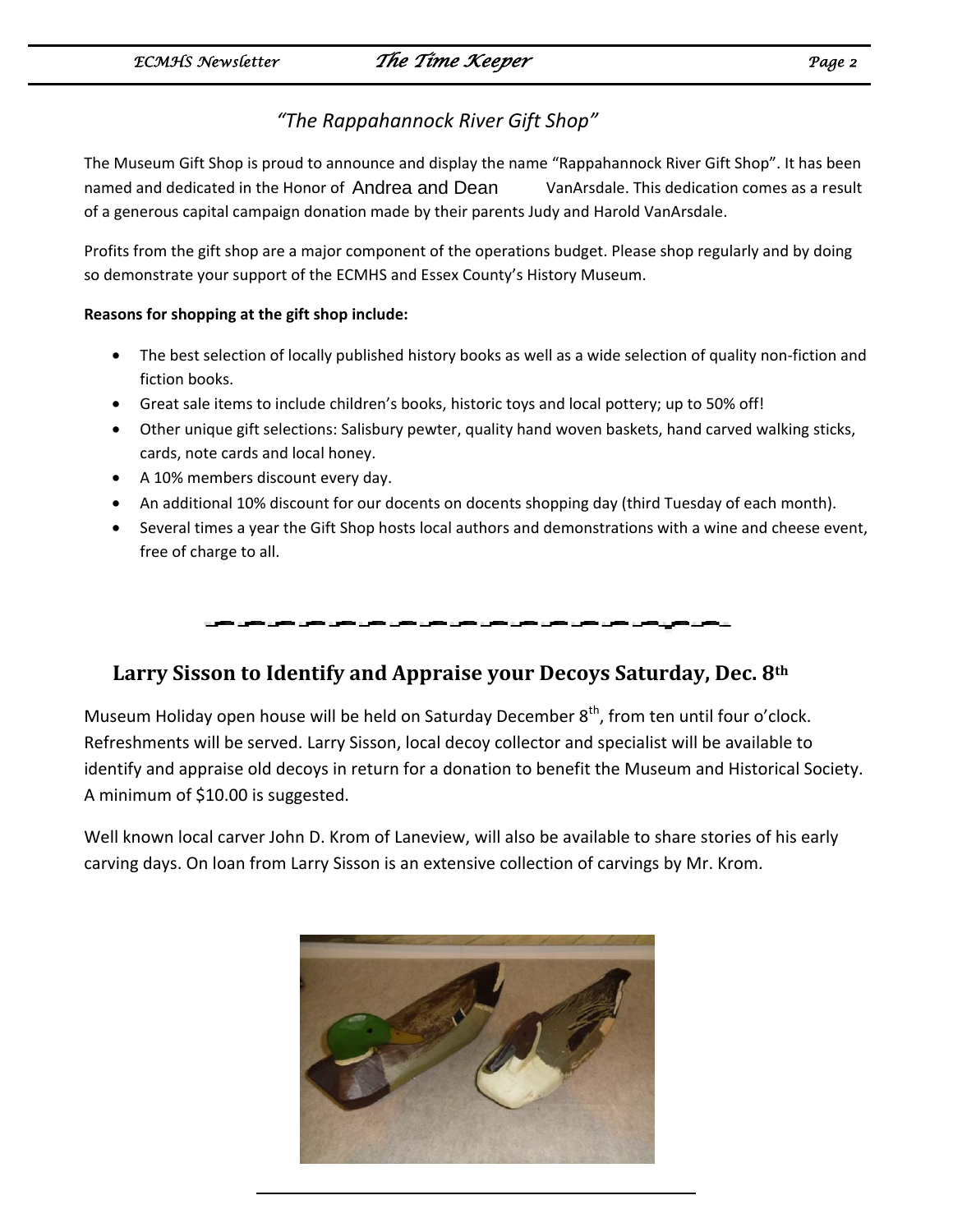j

### **News from Joan Moore, Director of Education**

#### **Educational Overview:**

The content, audience, and geographic area has drastically changed the focus and scope of the educational activities provided by the museum. Since 2007 the revised content provides information relative to the 18<sup>th</sup> century colonial life, which includes fashions, life style, work life, agriculture, John Smith's exploration, the Indians, early Tappahannock, the River and its impact on the trades and very importantly the Steamboat Era. These programs focus on all grades, particularly grades  $3 - 5$ . Most lessons provide handson opportunities. The schools canvassed are all the public and private schools in Essex County and some in Middlesex and Fredericksburg.

The Essex Museum also partners with 12 other museums and historic sites to provide outreach educational programs to the elementary and middle schools within the Northern Neck Region and beyond. Additionally we also partner with other sites to provide a 2-3 day workshop to teachers with grades 4 through High School responsibilities. We have measured our success not only by the many positive responses, but the numbers. Since 2007 we have presented programs to 5600 students and adults.

Along with the children's activities, the Museum hosted a teachers "Train the Trainer Opportunity" using the river and its vast shipping and wharf history as the subject matter for a morning on the Rappahannock River. Beginning at Saunders Wharf, teachers from Essex and neighboring counties shared the adventure with local historians. Appreciation goes out to boat captains Billy Croxton, Bill Reavis and Richard Moncure (Friends of the Rappahannock), and to two local banks, EVB and Union Bank, for funding the event. The afternoon was spent with a walking tour of the historic area.

## **Fall Gala Was a Hugh Success**

Once more, those who missed the ECMHS Fall event missed a fun, quality evening! The location, the food, the music and the FUN blended for the perfect late afternoon at Historic Saunders Wharf on the Rappahannock. Many thanks go out to the numerous volunteers and especially to Susan, Peter and Edgar Bance for hosting; to Sponsors: (\$500 level) Rappahannock Electric, Ronald R. Geiger, LLC; McDonalds; (\$250 Level) Dillard and Katona, Garrett's Marina and Boat Sales, (\$100 >)Gregory Packet, Edward Jones Investing, Raymond Grimes, Hughes and Basye, Northern Neck Generators, Riverland Insurers, Allison Roberson, DDS; Tapp-Warsaw Women of the Moose, Leslie Taylor, CPA; and MaRainey's Boutiques. Food Sponsors: Craig Brooks, Bill Oates, Hobbs Hole, Butch Olfin, Java Jacks, Relish at Rivahside, Lowery's, Roma's, T-Bonz and Tuna and The Inn at Montross. The end result of this great collaborative effort was that the museum raised the \$11,000 it needed to make budget for the rest of the year. That exceeded previous such events by \$3,500!

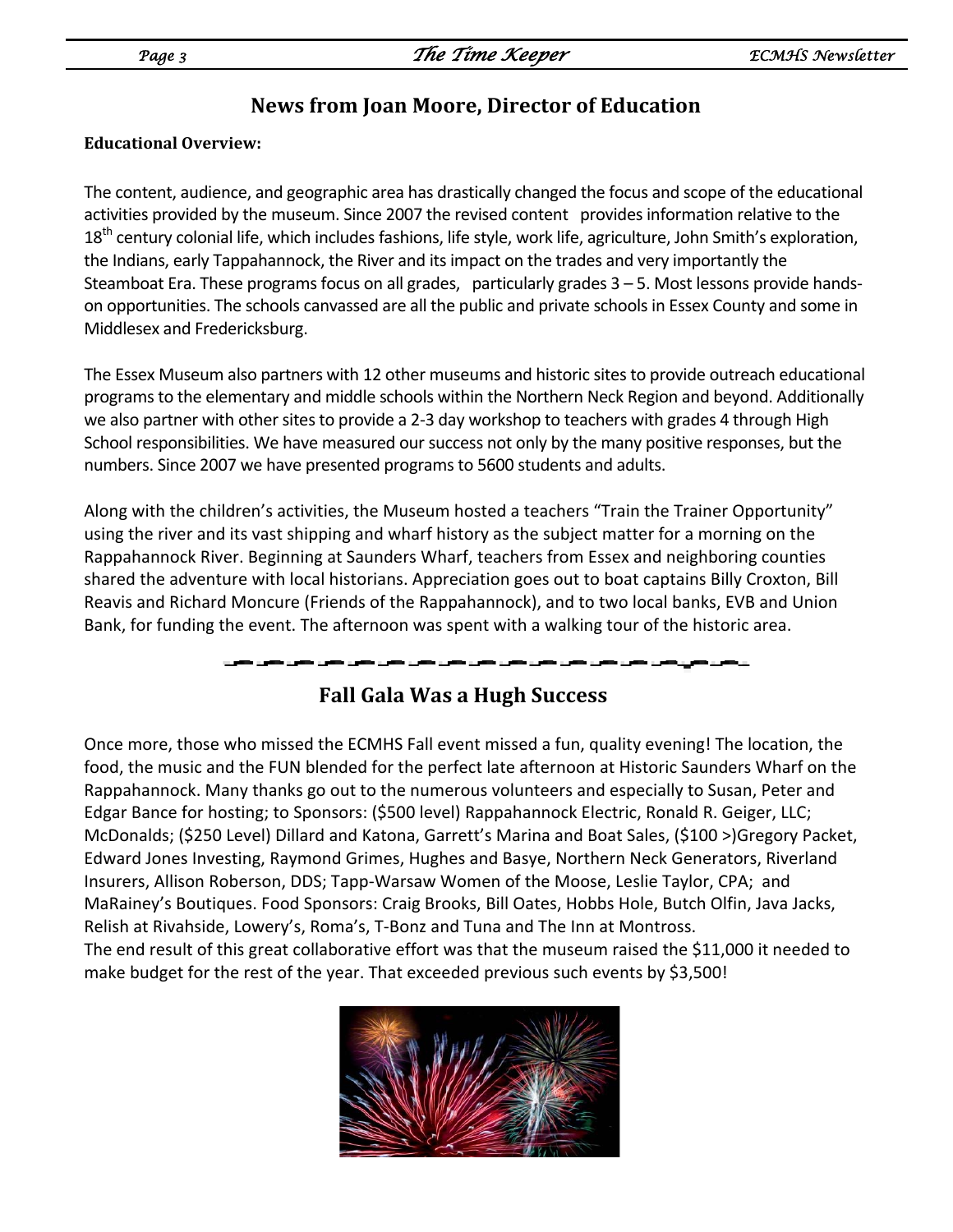### **MultiMedia Committee**

#### **The Goal: Enhance the "museum experience" for visitors of all ages**

The Multimedia Committee formed in 2012 and chaired by Howard Reisinger has achieved a first step toward exhibit enhancement with the video slide presentation that is part of the *War of 1812* exhibit

#### **Future activities will include:**

- Adding audio/video displays to support static exhibits through the use of slides, video, audio tracks, and narration;
- Providing the technical support to document oral histories through video and audio, in particular by capturing the voice and image of those interviewed. It should be noted that this is a time-critical activity.
- Setting up a separate Museum Theater room to which visitors can be directed to view an orientation video of Tappahannock, Essex County, and the Essex County Museum and Historical Society, or where visitors can elect to view any number of in-depth videos of various places and/or events that highlight significant history of Tappahannock and Essex County. This includes the "Town Tour" slide program that once operated on the touch screen computer that included narrative by local residents.

Please visit www.ecmhs.org and explore the web site. Clicking on the blog (B) or facebook (F) or visiting the *Shutterfly* account will keep you in touch with current events.

# Curator's News

#### Exhibits

- 1. *"Proving Ground for Freedom: The War of 1812 in Essex and the Rappahannock*" opened in the Silver Gallery on July 27<sup>th</sup>. The exhibit features our first multimedia component, a slideshow continually running on a 32 inch flat screen monitor. An audio addition consisting of a 3-5 minute narrated segment accessible by push button is in the planning and writing stages. This exhibit will run through July 2013.
- 2. A small exhibit on the *"Era of Good Feeling"* of the James Monroe administration that followed the War of 1812 is being prepared for the Essex Gallery, featuring a 19 inch band box circa 1825 with illustrations of the Erie Canal on loan from the Port Royal Museum. A 2'x2'x2' acrylic case and pedestal are being assembled. This display system will also be used for future exhibits.
- 3. Research coordinator Anne Jackson has responded to over 75 requests for research assistance in 2012.
- 4. Accessions Included:
	- A bound volume of the *Richmond Dispatch* for the year 1899 donated By Michael Rawlings.
	- A pair of coin silver sugar tongs signed by the Virginia silversmith and clockmaker Rix Jordan (1791-1857) who is known to have worked in Essex County in 1840-1841.
	- The Brockenbrough Collection and the Civil War diary of Lutie Brockenbrough.
	- The Sunnyside-Warner-Gardner Clothing Collection.